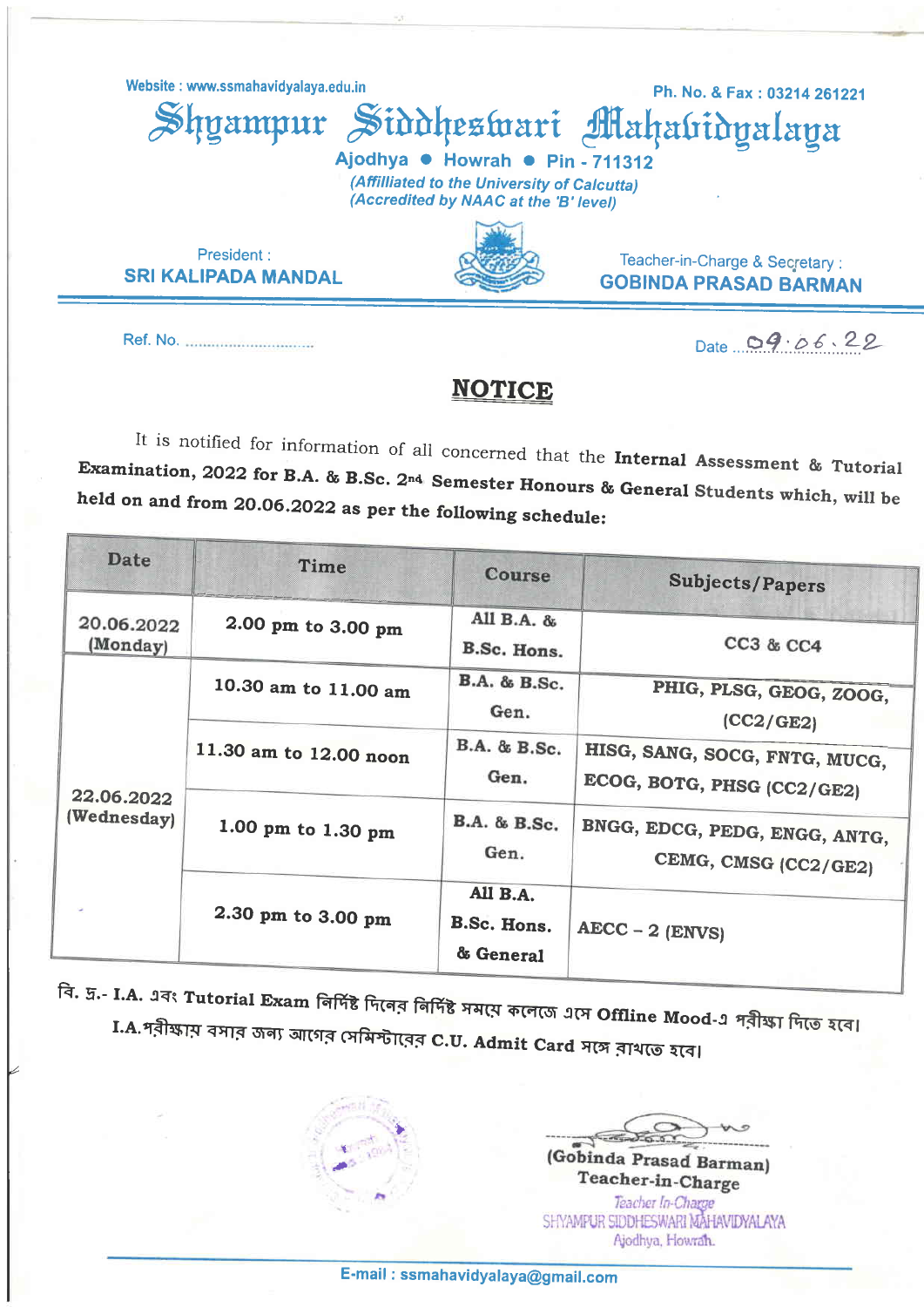Website: www.ssmahavidvalava.edu.in

uamnur

Ph. No. & Fax: 03214 261221 ahabidyalaya

Ajodhya · Howrah · Pin - 711312 (Affilliated to the University of Calcutta) (Accredited by NAAC at the 'B' level)

Siddheswari

President: **SRI KALIPADA MANDAL** 



Teacher-in-Charge & Secretary: **GOBINDA PRASAD BARMAN** 

Ref. No. .......................

#### **NOTICE**

Date  $09.06.22$ 

It is notified for information of all concerned that the Internal Assessment & Tutorial Examination, 2022 for B.A. & B.Sc. 4<sup>th</sup> Semester Honours & General Students which, will be held on and from 20.06.2022 as per the following schedule:

| Date                     | Time                 | <b>Course</b>             | <b>Subjects/Papers</b>                                      |
|--------------------------|----------------------|---------------------------|-------------------------------------------------------------|
| 20.06.2022<br>(Monday)   | 10.30 am to 12.30 pm | All B.A. &<br>B.Sc. Hons. | CC8, CC9, CC10, SEC-B                                       |
| 21.06.2022<br>(Tuesday)  | 10.30 am to 11.30 am | All B.A. Gen.             | $LCC-2$ (BNGL)                                              |
|                          | 12.30 pm to 1.00 pm  | All B.A. &<br>B.Sc. Gen.  | SEC-B                                                       |
|                          | 2.00 pm to 2.30 pm   | B.A. & B.Sc.<br>Gen.      | PHIG, PLSG, GEOG, ZOOG<br>(CC4/GE4)                         |
| 23.06.2022<br>(Thursday) | 11.00 am to 11.30 am | B.A. & B.Sc.<br>Gen.      | HISG, SANG, ECOG, SOCG, MUCG,<br>FNTG, BOTG, PHSG (CC4/GE4) |
|                          | 12.30 pm to 1.00 pm  | B.A. & B.Sc.<br>Gen.      | BNGG, EDCG, PEDG, ENGG, ANTG,<br>CMSG, CEMG (CC4/GE4)       |

বি. দ্র.- I.A. এবং Tutorial Exam নির্দিষ্ট দিনের নির্দিষ্ট সময়ে কলেজে এসে Offline Mood-এ পরীক্ষা দিতে হবে। I.A.পরীক্ষায় বসার জন্য আগের সেমিস্টারের C.U. Admit Card সঙ্গে রাথতে হবে।



(Gobinda Prasad Barman) Teacher-in-Charge

Teacher In-Charge SHYAMPUR SIDDHESWARI MAHAVIDYALAYA Ajodhya, Howrah.